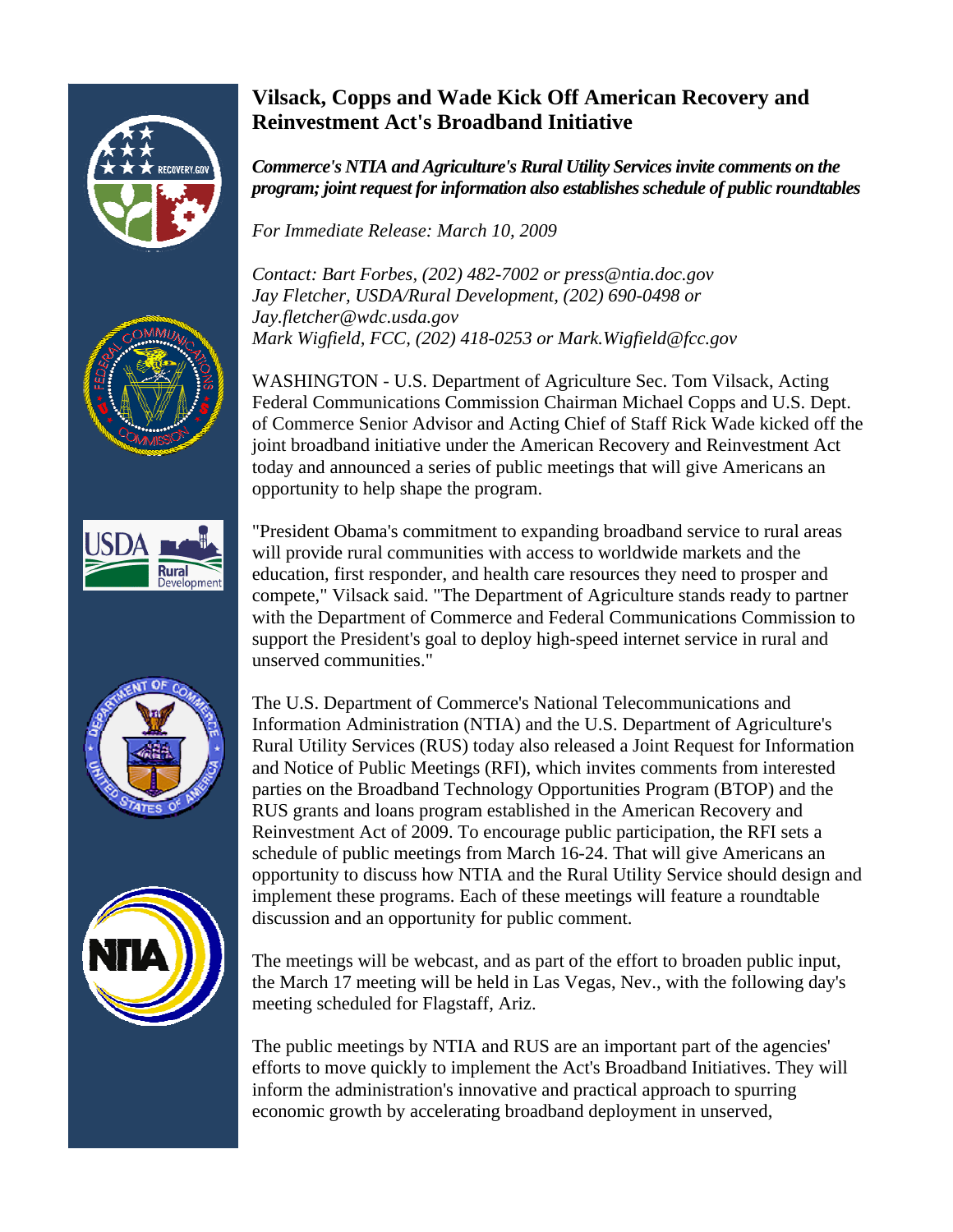underserved, and rural areas and to strategic institutions that are likely to create jobs or provide significant public benefits.

"President Obama believes in the power of broadband. Broadband deployment throughout the country will help drive the nation's economic recovery and growth," Wade said. "The grants represent a down-payment on President Obama's communications priority, ensuring that all Americans have access to broadband and the skills to use it. NTIA is eager to engage the public to develop grant programs that best serve the needs of targeted communities, public institutions, community educational centers, first responders, and vulnerable populations."

In connection with the new broadband initiatives, Acting Federal Communications Commission Chairman Michael J. Copps said: "Without ubiquitous broadband, our citizens--our country--will lack the competitive tools necessary for success in the Twenty-first century. The FCC has been given an important role -- to develop, over the next 12 months, a national broadband strategy. We look forward to working with our colleagues in the agencies of government and in the private sector to bring these essential, opportunity-creating tools to every American, no matter whom they are or where they live."

The request for information issued jointly by NTIA and RUS, solicits comments from interested parties on a wide range of topics (see below) critical to the design and implementation of NTIA's grant program and the Rural Utility Service's grant and loan program, including the establishment of selection criteria for grant awards, grant mechanics, the role of various stakeholders, and coordination between NTIA and RUS. The request for information also seeks comment on the creation of a national broadband map. All of these efforts should help inform the cross-agency work on the national broadband plan that will shortly be initiated by the Federal Communications Commission.

Comments will be received up to 30 days after publication of the RFI in the Federal Register. Comments may be submitted via the Web, email or mail. Commenters are strongly encouraged to file via the website, www.ntia.doc.gov/broadbandgrants<http://www.ntia.doc.gov/broadbandgrants>. All material sent via the U.S. Postal Service (including overnight or Express Mail) is subject to delivery delays of up to two weeks due to mail security procedures. Detailed requirements regarding submissions are set forth in the RFI. People submitting comments are advised that all comments received will be posted on the public Web site at

www.ntia.doc.gov/broadbandgrants<http://www.ntia.doc.gov/broadbandgrants>.

The RFI solicits comments from interested parties on the following topics:

- the purposes of the BTOP program,
- the role of the States,
- eligible grant recipients,
- the establishment of selection criteria for grant awards,
- grant mechanics,
- y grants for expanding public computer center capacity,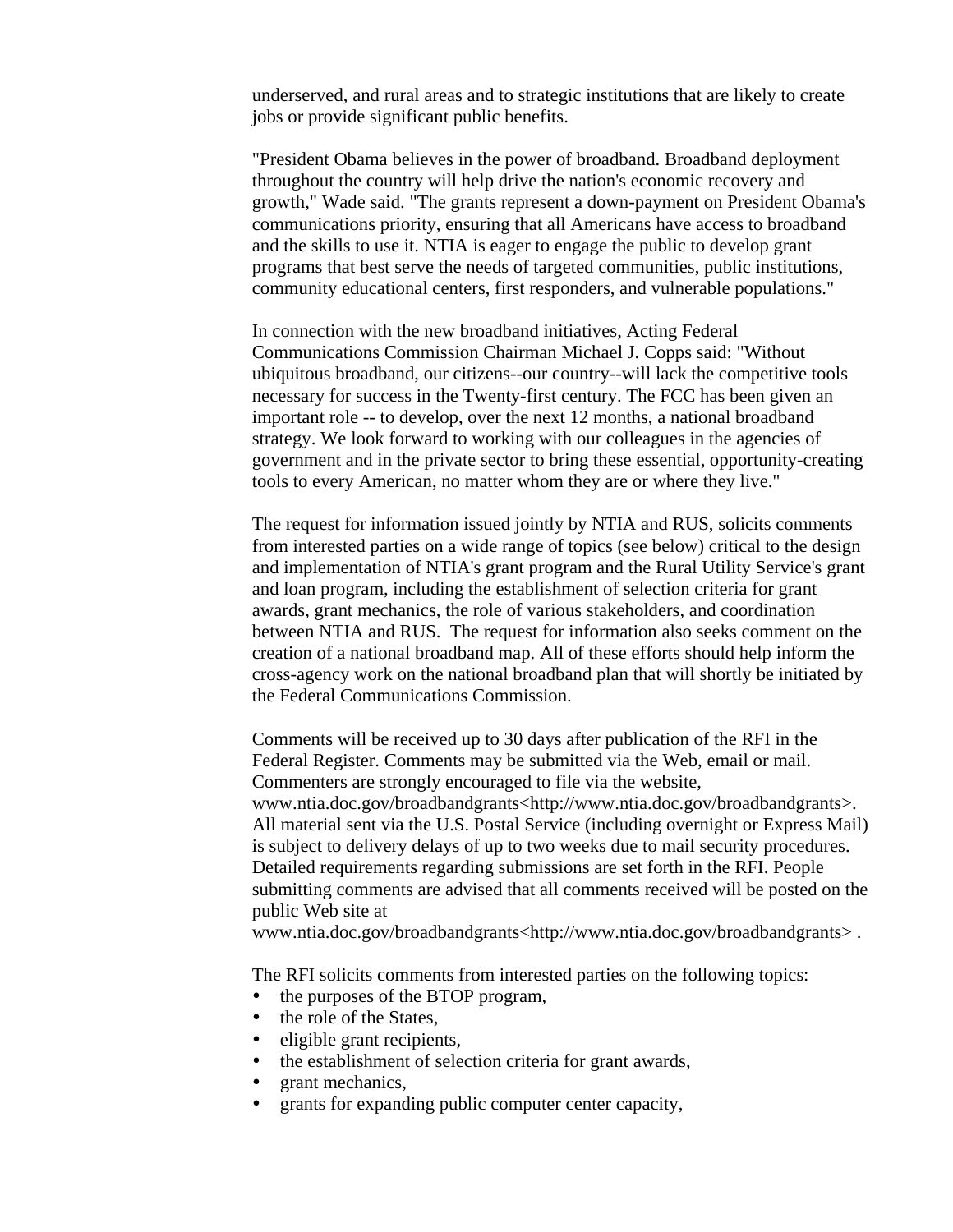- grants for innovative programs to encourage sustainable adoption of broadband service,
- broadband mapping,
- financial contributions by grant applicants,
- timely completion of proposals,
- coordination between the BTOP and Department of Agriculture's RUS grant program,
- how terms set out in the relevant sections of the Recovery Act should be defined,
- how the success of the BTOP program should be measured,
- any other issues NTIA should consider in creating the BTOP,
- the most effective ways Department of Agriculture's RUS could offer broadband funds,
- how Department of Agriculture's RUS and NTIA can best align their Recovery Act activities
- how Department of Agriculture's RUS can evaluate whether a particular level of broadband access and service is needed to facilitate economic development,
- how Department of Agriculture's RUS should consider priorities set out in the Recovery Act in selecting applications, and
- what benchmarks should be used to determine the success of its Recovery Act broadband activities.

# # #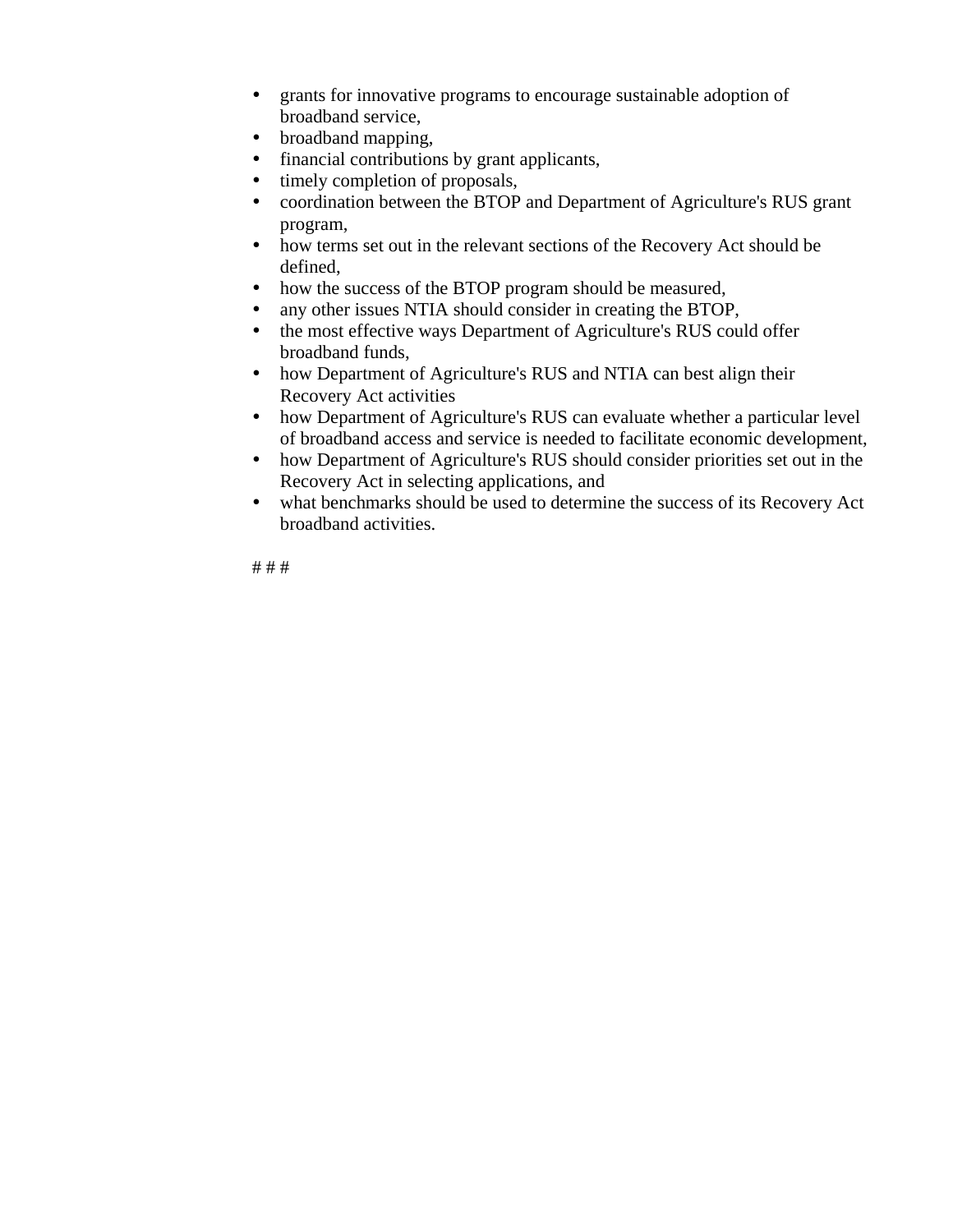<NOTICE>

<PREAMB>

Billing Code 3510-60-P

### **DEPARTMENT OF COMMERCE**

#### **National Telecommunications and Information Administration**

#### **DEPARTMENT OF AGRICULTURE**

**Rural Utilities Service** 

**Docket No.** 090309298-9299-01

# **Notice: American Recovery and Reinvestment Act of 2009 Broadband Initiatives**

**AGENCIES:** National Telecommunications and Information Administration, U.S. Department

of Commerce, Rural Utilities Service, U.S. Department of Agriculture.

**ACTION:** Joint request for information and notice of public meetings.

**Summary:** Section 6001 of the American Recovery and Reinvestment Act of 2009 (Recovery Act) requires the National Telecommunications and Information Administration (NTIA) to establish the Broadband Technology Opportunities Program (BTOP). The Recovery Act further establishes authority for the Rural Utilities Service (RUS) to make grants and loans for the deployment and construction of broadband systems. NTIA and RUS will hold a series of public meetings about the new programs beginning on March 16, 2009. In addition to the information received about the new programs during the public meetings, written comments will be accepted through [insert 30 days after publication in the *Federal Register*]. Through this notice, guidance is provided as to the matters to be discussed at these public meetings and the categories of information with respect to which interested parties may submit comments.

**DATES:** There will be a series of public meetings in Washington, D.C. on March 16, 19, 23 and 24, 2009. Field hearings will be held in other locations on March 17 and 18, 2009. These times and the agenda topics are subject to change. Please refer to NTIA's web site, www.ntia.doc.gov/broadbandgrants or the RUS web site http://www.rurdev.usda.gov/index.html, for the most up-to-date meeting agenda. Additional meetings may be announced in the future. Comments will be received through [insert 30 days after publication in the *Federal Register*].

**TIME AND PLACE:** The meetings on March 16, 19, 23, and 24, 2009 will begin at 10:00 am and will take place at the U.S. Department of Commerce, 1401 Constitution Avenue, N.W. Washington, D.C. 20230. The meetings on March 17 and 18, 2009, will be field hearings. The location and time of the field hearings on March 17 and 18 will be announced on www.ntia.doc.gov/broadbandgrants and on http://www.rurdev.usda.gov/index.html Webcast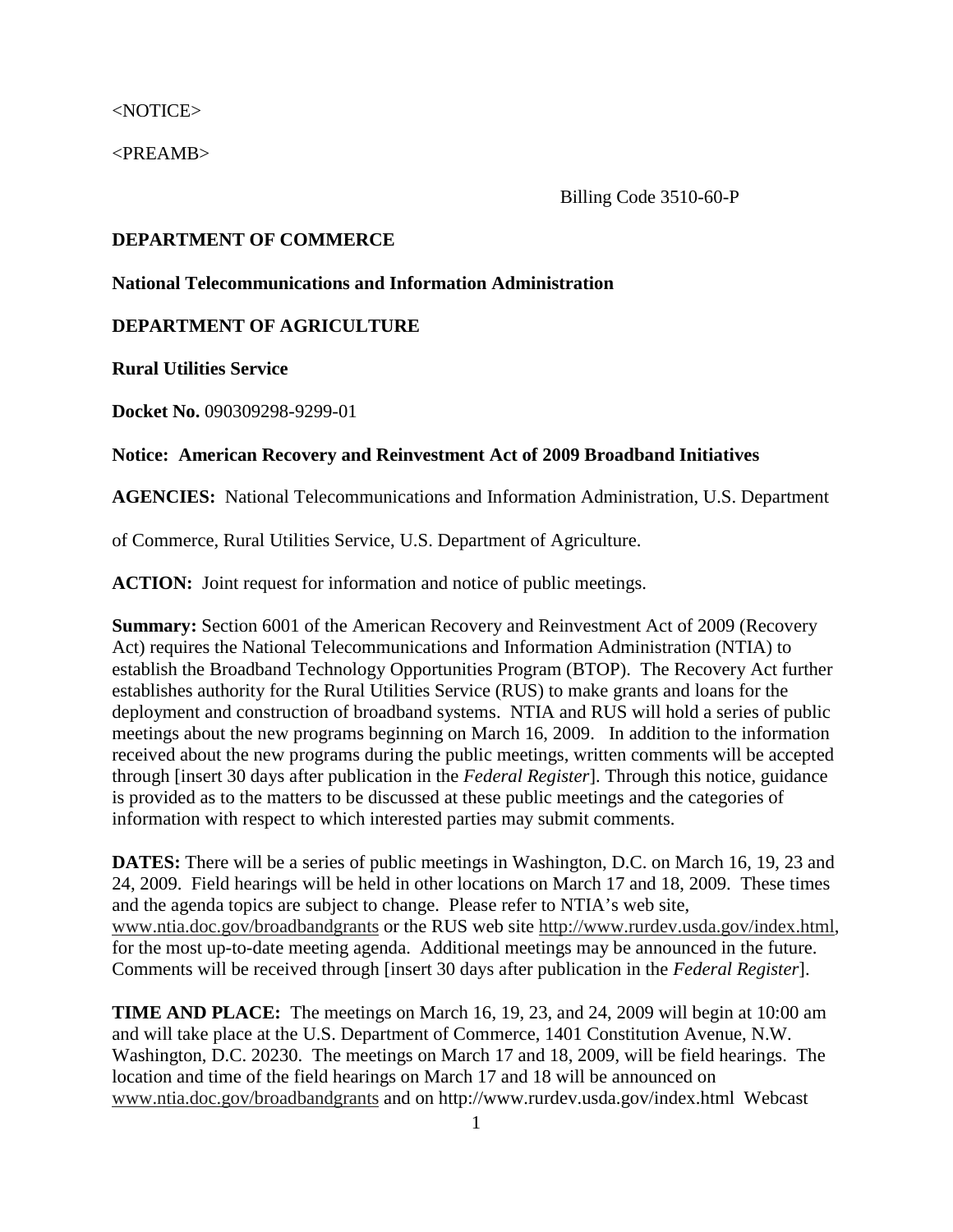and/or transcripts of all of the public meetings will be made available on NTIA's website. Times and locations are subject to change. Any changes will be announced on the NTIA website www.ntia.doc.gov/broadbandgrants or the RUS website http://www.rurdev.usda.gov/index.html.

**FOR FURTHER INFORMATION:** For further information regarding the meetings, contact Barbara Brown at (202) 482-4374 or bbrown@ntia.doc.gov; Mary Campanola, USDA at (202) 720-8822 or mary.campanola@usda.gov.

**SUPPLEMENTARY INFORMATION:** Section 6001 of the American Recovery and Reinvestment Act of 2009 (Recovery Act) requires the National Telecommunications and Information Administration (NTIA), in consultation with the Federal Communications Commission (FCC), to establish the Broadband Technology Opportunities Program (BTOP). The purposes of the BTOP include accelerating broadband deployment in unserved and underserved areas and ensuring that strategic institutions that are likely to create jobs or provide significant public benefits have broadband connections. The Recovery Act also establishes authority for the RUS to make grants and loans for the deployment and construction of broadband systems. The purpose of the additional RUS broadband authority is to improve access to broadband areas without service or that lack sufficient access to high-speed broadband service to facilitate economic development. In order to facilitate the coordinated development of these programs, NTIA and RUS will host a series of public meetings related to the NTIA's and RUS' broadband Recovery Act activities beginning on March 16, 2009. These meetings are in addition to the Joint Meeting to be held on March 10, 2009 at the Department of Commerce.<sup>1</sup> FCC representatives will participate in the public meetings related to the FCC's mission. The public meetings will be organized around key program themes, including but not limited to the definitions to be adopted, the role of the states in the grants process, the relationship of BTOP to the RUS loan and grant program and other Recovery Act programs, the grant selection criteria, the role of for-profit providers as potential grant recipients, and other topics.

**Matters to Be Considered:** Information is being sought on the following topics. Aspects of some of these topics will be discussed at the public meetings. Interested parties are invited to attend the meetings and to submit comments for the record on these topics to assist NTIA in establishing and administering BTOP and RUS in implementing its expanded authority. Comments addressing specific agency questions may be used by either agency in formulating its respective programs. Comments will be received through [insert 30 days after publication in the *Federal Register*].

# **NTIA:**

**1.** The Purposes of the Grant Program: Section 6001 of the Recovery Act establishes five purposes for the BTOP grant program.<sup>2</sup>

 1 Joint Notice of Public Meeting, 38 Fed. Reg. 8914 (Feb. 27, 2009).

<sup>&</sup>lt;sup>2</sup> Sec. 6001(b) states that the purposes of the program are to-

<sup>(1)</sup> provide access to broadband service to consumers residing in unserved areas of the United States;

<sup>(2)</sup> provide improved access to broadband service to consumers residing in underserved areas of the United States;

<sup>(3)</sup> provide broadband education, awareness, training, access, equipment, and support to—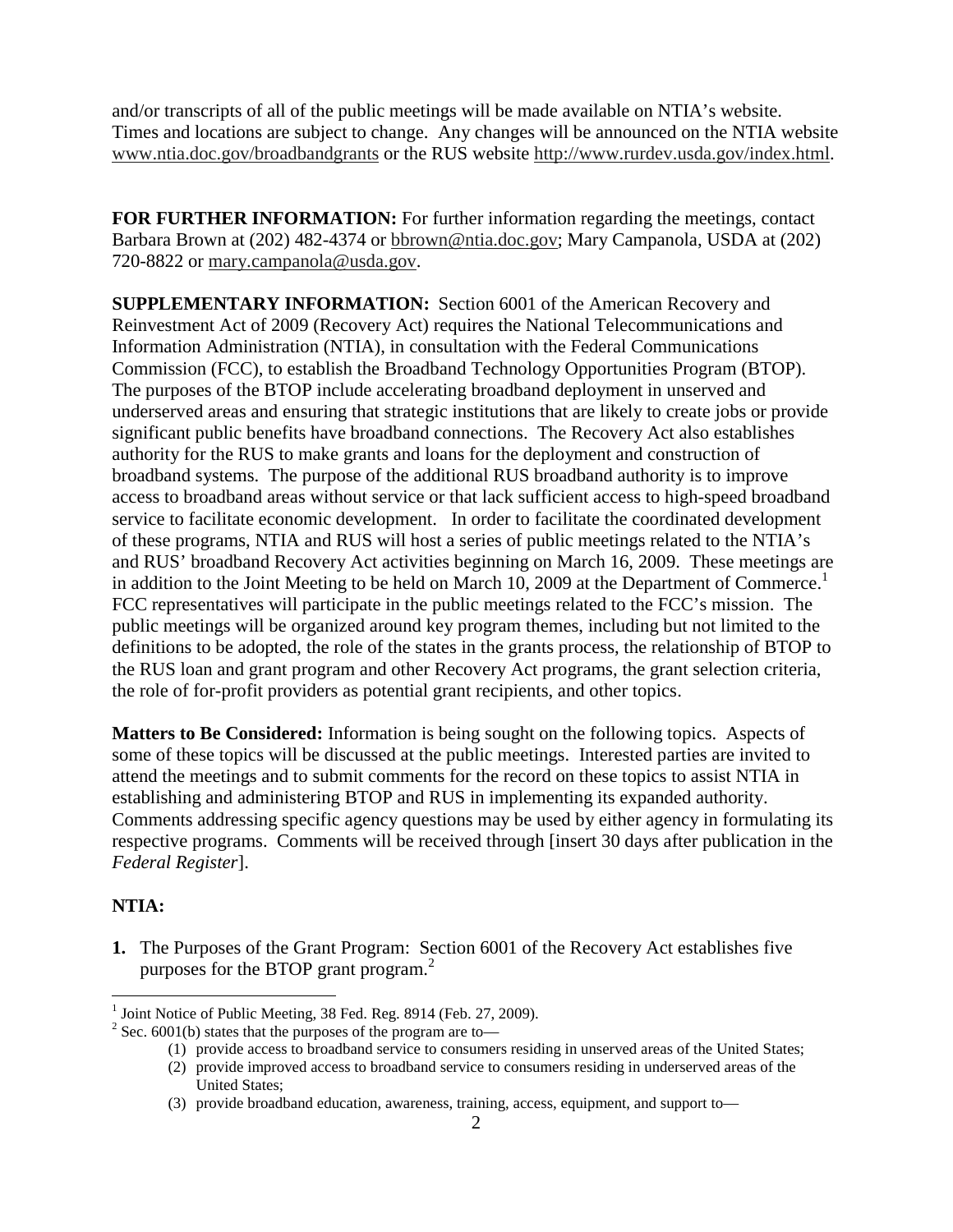- a. Should a certain percentage of grant funds be apportioned to each category?
- b. Should applicants be encouraged to address more than one purpose?
- c. How should the BTOP leverage or respond to the other broadband-related portions of the Recovery Act, including the United States Department of Agriculture (USDA) grants and loans program as well as the portions of the Recovery Act that address smart grids, health information technology, education, and transportation infrastructure?
- **2.** The Role of the States: The Recovery Act states that NTIA may consult the States (including the District of Columbia, territories, and possessions) with respect to various aspects of the BTOP.<sup>3</sup> The Recovery Act also requires that, to the extent practical, the BTOP award at least one grant to every State.<sup>4</sup>
	- a. How should the grant program consider State priorities in awarding grants?
	- b. What is the appropriate role for States in selecting projects for funding?
	- c. How should NTIA resolve differences among groups or constituencies within a State in establishing priorities for funding?
	- d. How should NTIA ensure that projects proposed by States are well-executed and produce worthwhile and measurable results?
- **3.** Eligible Grant Recipients: The Recovery Act establishes entities that are eligible for a grant under the program.<sup>5</sup> The Recovery Act requires NTIA to determine by rule whether it is in
	- (A) schools, libraries, medical and healthcare providers, community colleges, and other institutions of higher education, and other community support organizations and entities to facilitate greater use of broadband service by or through these organizations;
	- (B) organizations and agencies that provide outreach, access, equipment, and support services to facilitate greater use of broadband service by low-income, unemployed, aged, and otherwise vulnerable populations; and
	- (C) job-creating strategic facilities located within a State-designated economic zone, Economic Development District designated by the Department of Commerce, Renewal Community or Empowerment Zone designated by the Department of Housing and Urban Development, or Enterprise Community designated by the Department of Agriculture;
	- (4) improve access to, and use, of broadband service by public safety agencies; and
	- (5) stimulate the demand for broadband, economic growth, and job creation.

 $3$  Sec. 6001(c) states that the Assistant Secretary may consult a State, the District of Columbia, or territory or possession of the United States with respect to—

- (1) the identification of areas described in subsection (b)(1) or (2) located in that State; and
- (2) the allocation of grant funds within that State for projects in or affecting the State.

 $4$  Section 6001(h)(1).

 $<sup>5</sup>$  Section 6001(e) states that eligible applicants shall-</sup>

 (1)(A) be a State or political subdivision thereof, the District of Columbia, a territory or possession of the United States, an Indian tribe (as defined in section 4 of the Indian Self-Determination and Education Assistance Act (25 U.S.C. 450(b)) or native Hawaiian organization;

(B) a nonprofit—

- (i) foundation,
- (ii) corporation,
- (iii) institution, or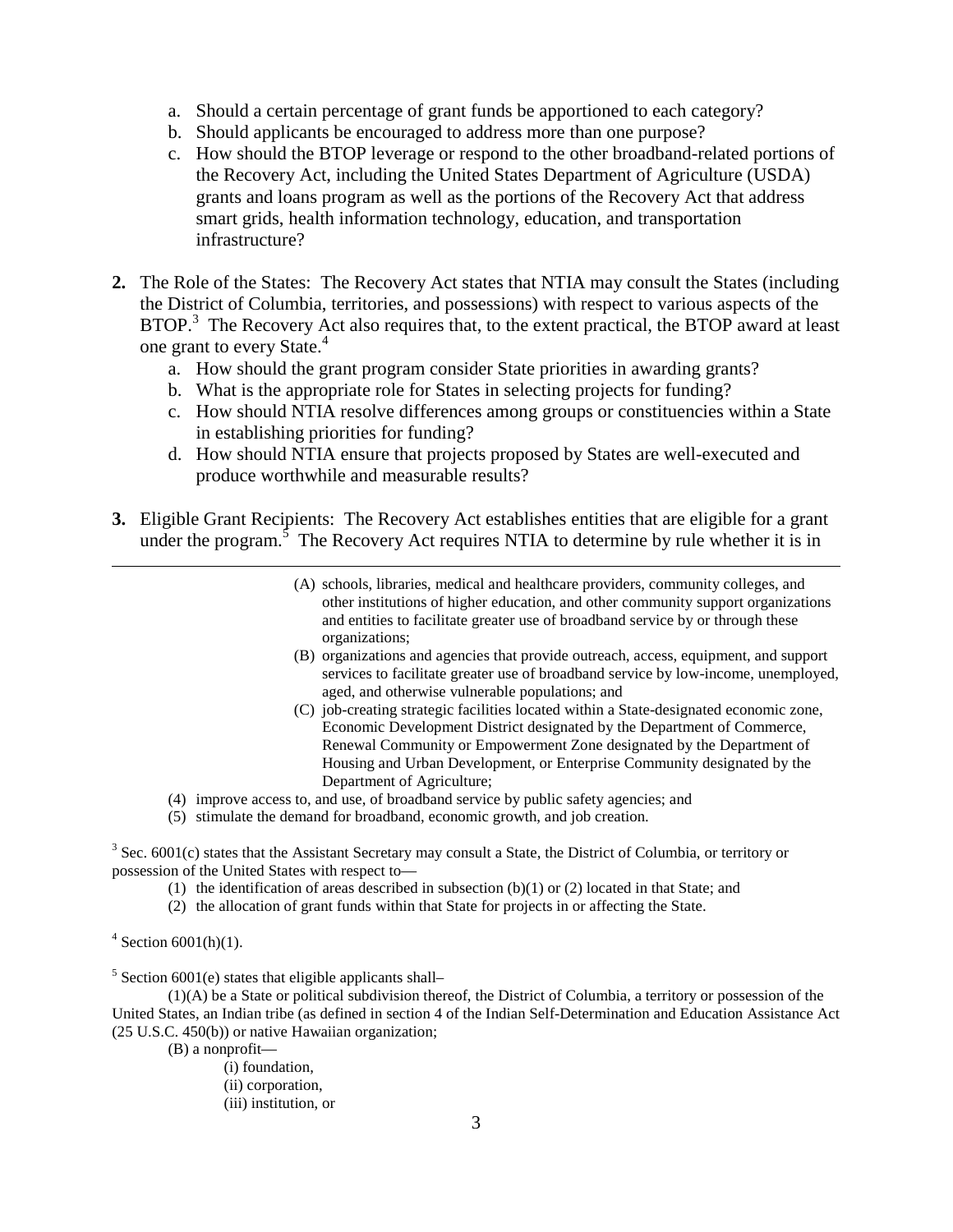the public interest that entities other than those listed in Section  $6001(e)(1)(A)$  and  $(B)$  should be eligible for grant awards. What standard should NTIA apply to determine whether it is in the public interest that entities other than those described in Section  $6001(e)(1)(A)$  and (B) should be eligible for grant awards?

- **4.** Establishing Selection Criteria for Grant Awards: The Recovery Act establishes several considerations for awarding grants under the BTOP.<sup>6</sup> In addition to these considerations, NTIA may consider other priorities in selecting competitive grants.
	- a. What factors should NTIA consider in establishing selection criteria for grant awards? How can NTIA determine that a Federal funding need exists and that private investment is not displaced? How should the long-term feasibility of the investment be judged?
	- b. What should the weighting of these criteria be in determining consideration for grant and loan awards?
	- c. How should the BTOP prioritize proposals that serve underserved or unserved areas? Should the BTOP consider USDA broadband grant awards and loans in establishing these priorities?
	- d. Should priority be given to proposals that leverage other Recovery Act projects?
	- e. Should priority be given to proposals that address several purposes, serve several of the populations identified in the Recovery Act, or provide service to different types of areas?
	- f. What factors should be given priority in determining whether proposals will encourage sustainable adoption of broadband service?
	- g. Should the fact that different technologies can provide different service characteristics, such as speed and use of dedicated or shared links, be considered given the statute's direction that, to the extent practicable, the purposes of the statute should be promoted in a technologically neutral fashion?
	- h. What role, if any, should retail price play in the grant program?
- **5.** Grant Mechanics: The Recovery Act requires all agencies to distribute funds efficiently and fund projects that would not receive investment otherwise.

 (C) any other entity, including a broadband service or infrastructure provider, that the Assistant Secretary finds by rule to be in the public interest. In establishing such rule, the Assistant Secretary shall to the extent practicable promote the purposes of this section in a technologically neutral manner . . . .

 $6$  Section 6001(h) states that NTIA, in awarding grants, shall, to the extent practical—

(2) consider whether an application to deploy infrastructure in an area—

- a. will, if approved, increase the affordability of, and subscribership to, service to the greatest population of users in the area;
- b. will, if approved, provide the greatest broadband speed possible to the greatest population of users in the area;
- c. will, if approved, enhance service for health care delivery, education, or children to the greatest population of users in the area; and
- d. will, if approved, not result in unjust enrichment as a result of support for non-recurring costs through another Federal program for service in the area;
- (3) consider whether the applicant is a socially and economically disadvantaged small business concern as defined under section 8(a) of the Small Business Act (15 U.S.C. 637).

 <sup>(</sup>iv) association; or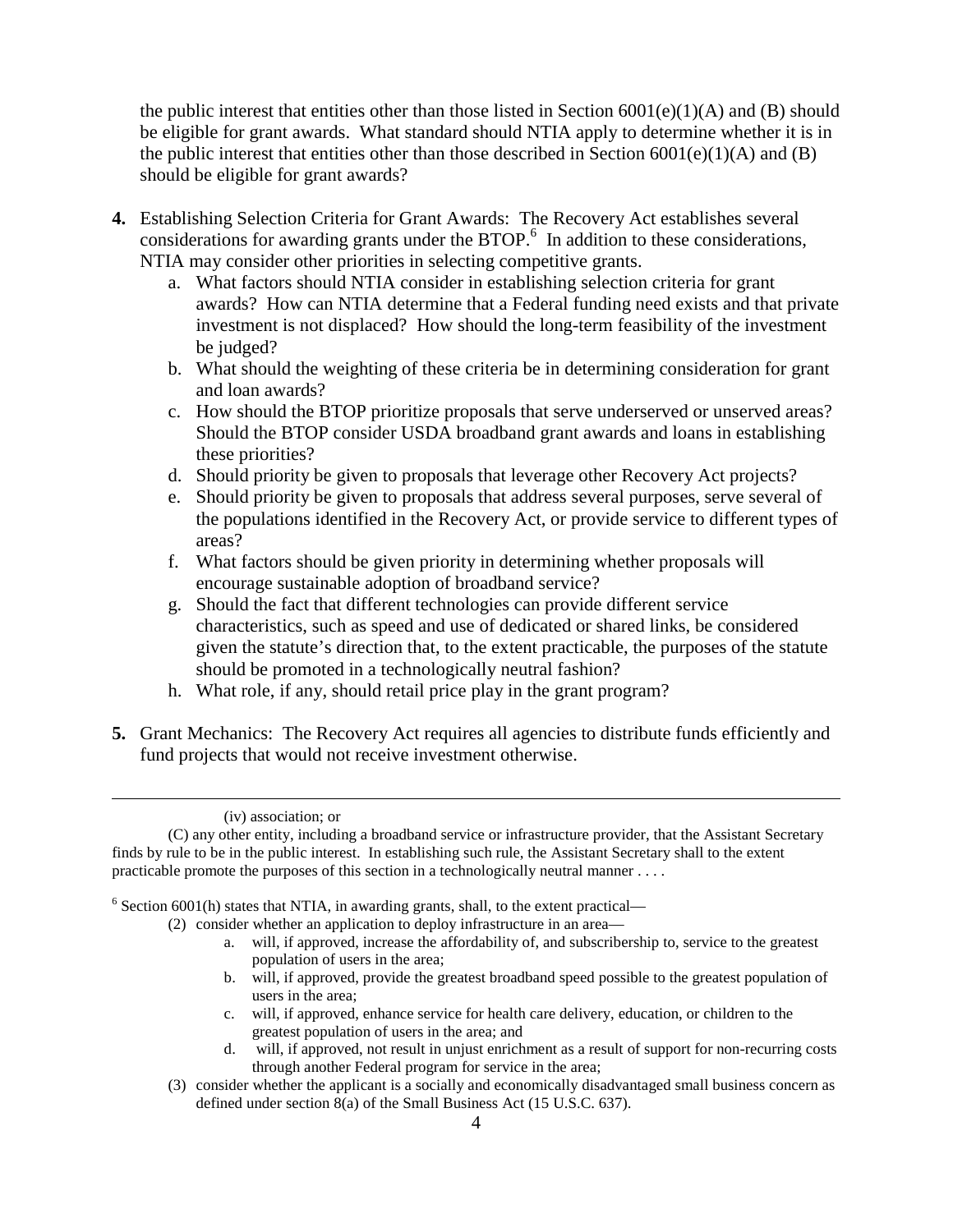- a. What mechanisms for distributing stimulus funds should be used by NTIA and USDA in addition to traditional grant and loan programs?
- b. How would these mechanisms address shortcomings, if any, in traditional grant or loan mechanisms in the context of the Recovery Act?
- **6.** Grants for Expanding Public Computer Center Capacity: The Recovery Act directs that not less than \$200,000,000 of the BTOP shall be awarded for grants that expand public computer center capacity, including at community colleges and public libraries.
	- a. What selection criteria should be applied to ensure the success of this aspect of the program?
	- b. What additional institutions other than community colleges and public libraries should be considered as eligible recipients under this program?
- **7.** Grants for Innovative Programs to Encourage Sustainable Adoption of Broadband Service: The Recovery Act directs that not less than \$250,000,000 of the BTOP shall be awarded for grants for innovative programs to encourage sustainable adoption of broadband services.
	- a. What selection criteria should be applied to ensure the success of this program?
	- b. What measures should be used to determine whether such innovative programs have succeeded in creating sustainable adoption of broadband services?
- **8.** Broadband Mapping: The Recovery Act directs NTIA to establish a comprehensive nationwide inventory map of existing broadband service capability and availability in the United States that depicts the geographic extent to which broadband service capability is deployed and available from a commercial provider or public provider throughout each State.<sup>7</sup>
	- a. What uses should such a map be capable of serving?
	- b. What specific information should the broadband map contain, and should the map provide different types of information to different users (e.g., consumers versus governmental entities)?
	- c. At what level of geographic or other granularity should the broadband map provide information on broadband service?
	- d. What other factors should NTIA take into consideration in fulfilling the requirements of the Broadband Data Improvement Act, Pub. L. No. 110-385 (2008)?
	- e. Are there State or other mapping programs that provide models for the statewide inventory grants?
	- f. Specifically what information should states collect as conditions of receiving statewide inventory grants?
	- g. What technical specifications should be required of state grantees to ensure that statewide inventory maps can be efficiently rolled up into a searchable national broadband database to be made available on NTIA's website no later than February 2011?
	- h. Should other conditions attach to statewide inventory grants?
	- i. What information, other than statewide inventory information, that should populate the comprehensive nationwide map?
	- j. The Recovery Act and the Broadband Data Improvement Act (BDIA) imposes duties

 $\overline{a}$  $7$  Section 6001(1).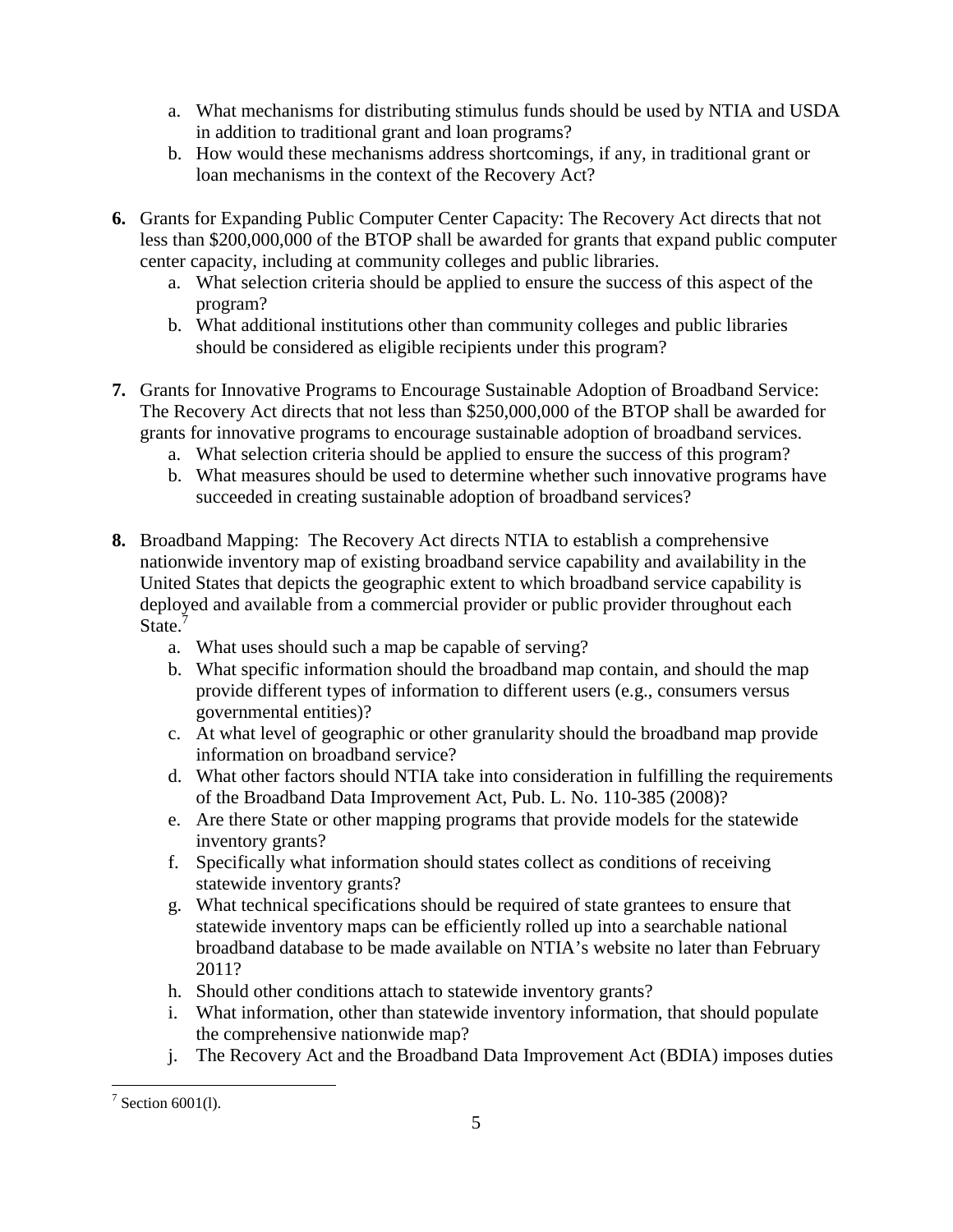on both NTIA and FCC concerning the collection of broadband data. Given the statutory requirements of the Recovery Act and the BDIA, how should NTIA and FCC best work together to meet these requirements?

- **9.** Financial Contributions by Grant Applicants: The Recovery Act requires that the Federal share of funding for any proposal may not exceed 80 percent of the total grant.<sup>8</sup> The Recovery Act also requires that applicants demonstrate that their proposals would not have been implemented during the grant period without Federal assistance.<sup>9</sup> The Recovery Act allows for an increase in the Federal share beyond 80 percent if the applicant petitions NTIA and demonstrates financial need.
	- a. What factors should an applicant show to establish the "financial need" necessary to receive more than 80 percent of a project's cost in grant funds?
	- b. What factors should the NTIA apply in deciding that a particular proposal should receive less than an 80 percent Federal share?
	- c. What showing should be necessary to demonstrate that the proposal would not have been implemented without Federal assistance?
- **10.** Timely Completion of Proposals: The Recovery Act states that NTIA shall establish the BTOP as expeditiously as practicable, ensure that all awards are made before the end of fiscal year 2010, and seek assurances from grantees that projects supported by the programs will be substantially completed within two  $(2)$  years following an award.<sup>10</sup> The Recovery Act also requires that grant recipients report quarterly on the recipient's use of grant funds and the grant recipient's progress in fulfilling the objectives of the grant proposal.<sup>11</sup> The Recovery Act permits NTIA to de-obligate awards to grant recipients that demonstrate an insufficient level of performance, or wasteful or fraudulent spending (as defined by NTIA in advance), and award these funds to new or existing applicants.<sup>12</sup>
	- a. What is the most efficient, effective, and fair way to carry out the requirement that the BTOP be established expeditiously and that awards be made before the end of fiscal year 2010?
	- b. What elements should be included in the application to ensure the projects can be completed within two (2) years (e.g., timelines, milestones, letters of agreement with partners)?
- **11.** Reporting and Deobligation: The Recovery Act also requires that grant recipients report quarterly on the recipient's use of grant funds and progress in fulfilling the objectives of the grant proposal.<sup>13</sup> The Recovery Act permits NTIA to de-obligate funds for grant awards that

-

 $8$  Section 6001(f).

 $9^9$  Section 6001(e)(3).

 $10$  Section 6001(d).

 $11$  Section 6001(i)(1).

 $12$  Section 6001(i)(4).

 $13$  Section 6001(i)(1).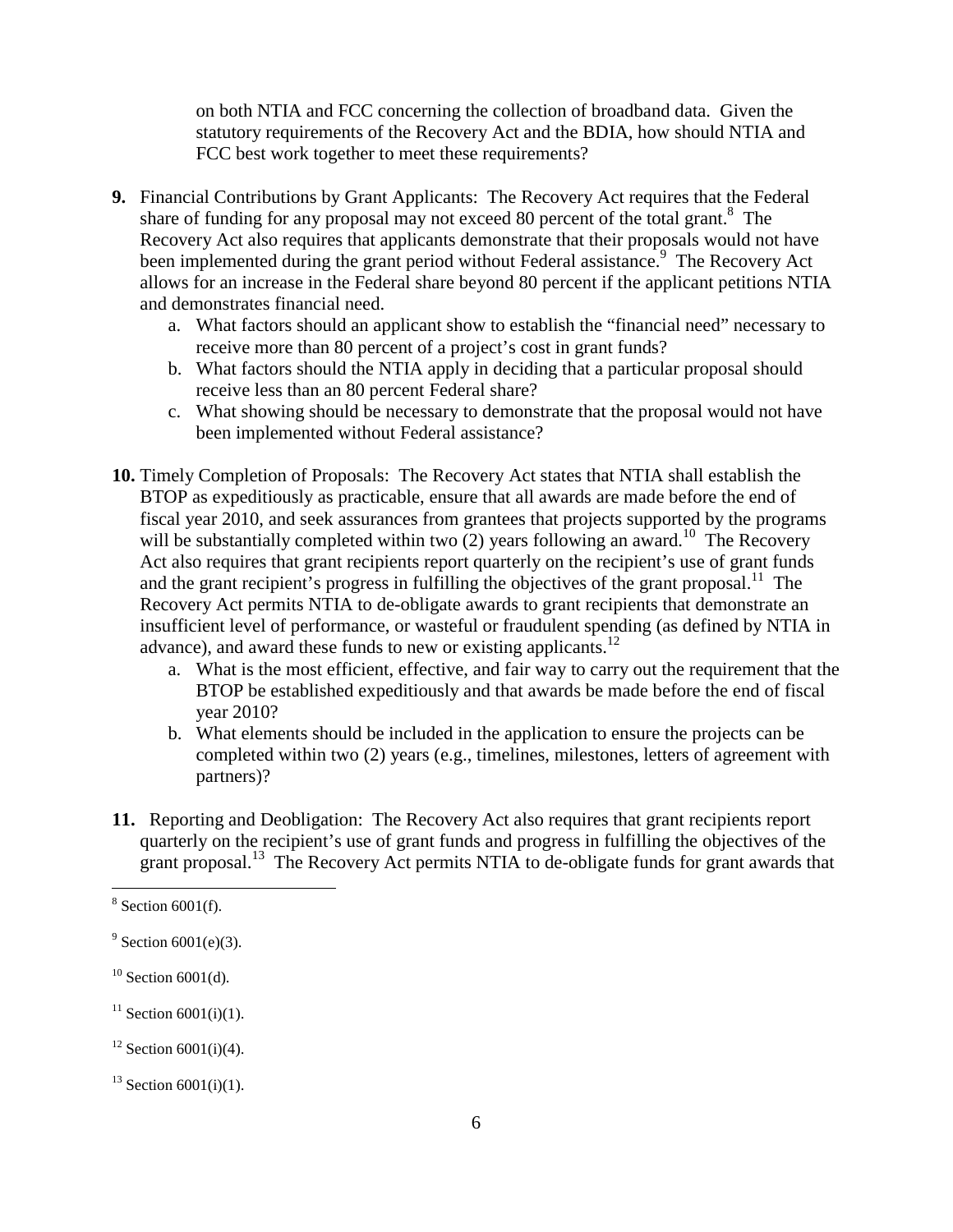demonstrate an insufficient level of performance, or wasteful or fraudulent spending (as defined by NTIA in advance), and award these funds to new or existing applicants.<sup>1</sup>

- a. How should NTIA define wasteful or fraudulent spending for purposes of the grant program?
- b. How should NTIA determine that performance is at an "insufficient level?"
- c. If such spending is detected, what actions should NTIA take to ensure effective use of investments made and remaining funding?
- **12.** Coordination with USDA's Broadband Grant Program: The Recovery Act directs USDA's Rural Development Office to distribute \$2.5 billion dollars in loans, loan guarantees, and grants for broadband deployment. The stated focus of the USDA's program is economic development in rural areas. NTIA has broad authority in its grant program to award grants throughout the United States. Although the two programs have different statutory structures, the programs have many similar purposes, namely the promotion of economic development based on deployment of broadband service and technologies.
	- a. What specific programmatic elements should both agencies adopt to ensure that grant funds are utilized in the most effective and efficient manner?
	- b. In cases where proposals encompass both rural and non-rural areas, what programmatic elements should the agencies establish to ensure that worthy projects are funded by one or both programs in the most cost effective manner without unjustly enriching the applicant(s)?
- **13.** Definitions: The Conference Report on the Recovery Act states that NTIA should consult with the FCC on defining the terms "unserved area," "underserved area," and "broadband."<sup>15</sup> The Recovery Act also requires that NTIA shall, in coordination with the FCC, publish nondiscrimination and network interconnection obligations that shall be contractual conditions of grant awards, including, at a minimum, adherence to the principles contained in the FCC's broadband policy statement (FCC 05-15, adopted August 5, 2005).<sup>16</sup>
	- a. For purposes of the BTOP, how should NTIA, in consultation with the FCC, define the terms "unserved area" and "underserved area?"
	- b. How should the BTOP define "broadband service?"
		- (1) Should the BTOP establish threshold transmission speeds for purposes of analyzing whether an area is "unserved" or "underserved" and prioritizing grant awards? Should thresholds be rigid or flexible?
		- (2) Should the BTOP establish different threshold speeds for different technology platforms?
		- (3) What should any such threshold speed(s) be, and how should they be measured and evaluated (e.g., advertised speed, average speed, typical speed, maximum speed)?
		- (4) Should the threshold speeds be symmetrical or asymmetrical?
		- (5) How should the BTOP consider the impacts of the use of shared facilities by

<sup>-</sup><sup>14</sup> Section 6001(i)(4).

 $^{15}$  H.R. Rep. No. 111-16, at 776 (2009) (Conf. Rep.).

 $16$  Section 6001(j).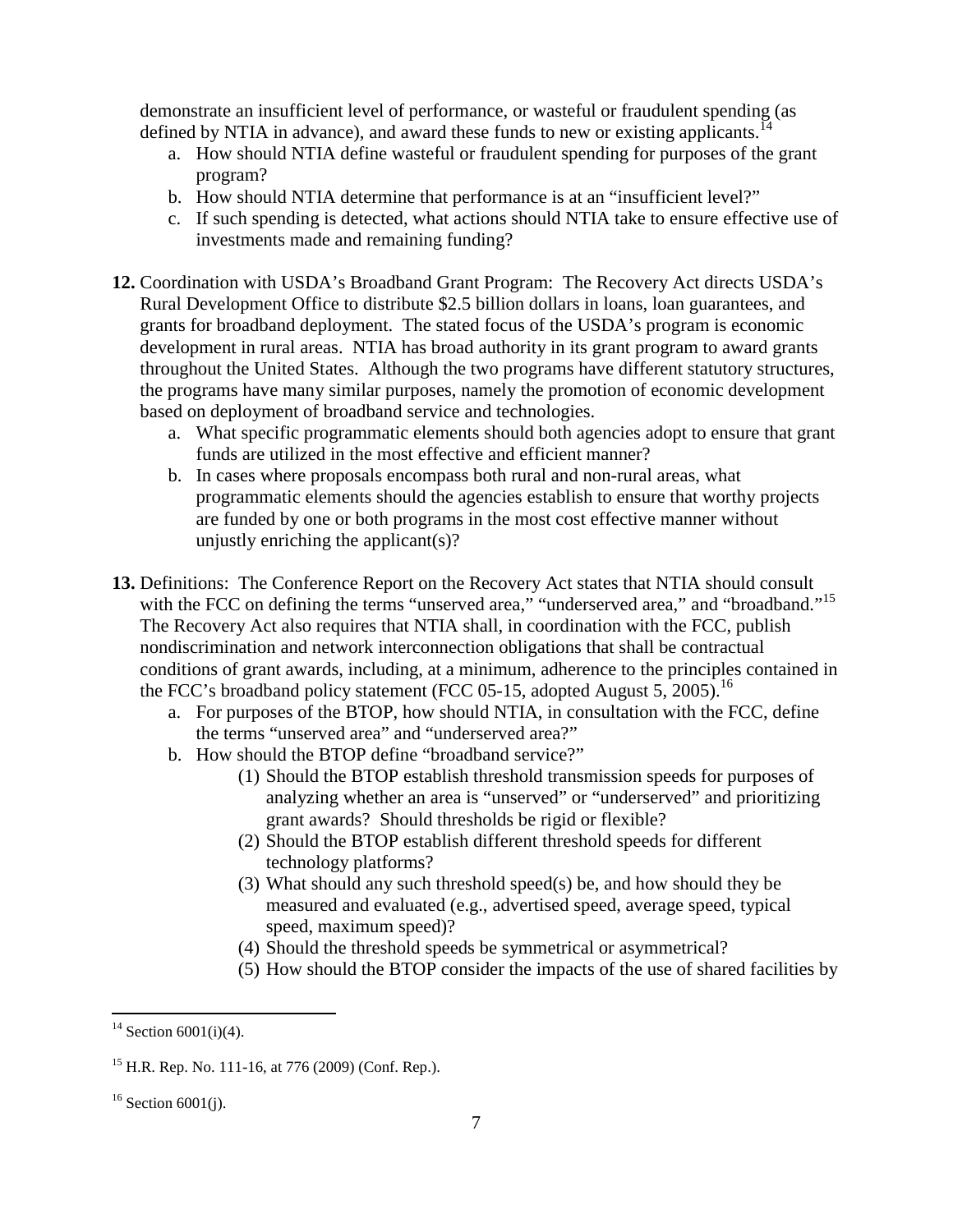service providers and of network congestion?

- c. How should the BTOP define the nondiscrimination and network interconnection obligations that will be contractual conditions of grants awarded under Section 6001?
	- (1) In defining nondiscrimination obligations, what elements of network management techniques to be used by grantees, if any, should be described and permitted as a condition of any grant?
	- (2) Should the network interconnection obligation be based on existing statutory schemes? If not, what should the interconnection obligation be?
	- (3) Should there be different nondiscrimination and network interconnection standards for different technology platforms?
	- (4) Should failure to abide by whatever obligations are established result in deobligation of fund awards?
	- (5) In the case of infrastructure paid for in whole or part by grant funds, should the obligations extend beyond the life of the grant and attach for the useable life of the infrastructure?
- d. Are there other terms in this section of the Recovery Act, such as "community anchor institutions," that NTIA should define to ensure the success of the grant program? If so, what are those terms and how should those terms be defined, given the stated purposes of the Recovery Act?
- e. What role, if any, should retail price play in these definitions?
- **14.** Measuring the Success of the BTOP: The Recovery Act permits NTIA to establish additional reporting and information requirements for any recipient of grant program funds.
	- a. What measurements can be used to determine whether an individual proposal has successfully complied with the statutory obligations and project timelines?
	- b. Should applicants be required to report on a set of common data elements so that the relative success of individual proposals may be measured? If so, what should those elements be?
- **15.** Please provide comment on any other issues that NTIA should consider in creating BTOP within the confines of the statutory structure established by the Recovery Act.

# **RUS**:

<u>.</u>

The provisions regarding the RUS Recovery Act broadband grant and loan activities are found in Division A, title I under the heading Rural Utilities Service, Distance Learning, Telemedicine and Broadband Program of the Recovery Act.<sup>17</sup>

*DISTANCE LEARNING, TELEMEDICINE, AND BROADBAND PROGRAM For an additional amount for the cost of broadband loans and loan guarantees, as authorized by the Rural Electrification Act of 1936 (7 U.S.C. 901 et seq.) and for grants (including for technical assistance), \$2,500,000,000: Provided, That the cost of direct and guaranteed loans shall be as defined in section 502 of the Congressional Budget Act of 1974: Provided further, That, notwithstanding title VI of the Rural Electrification Act of 1936, this amount is available for grants, loans and loan guarantees for broadband infrastructure* 

 $17$  The text of this authority is as follows: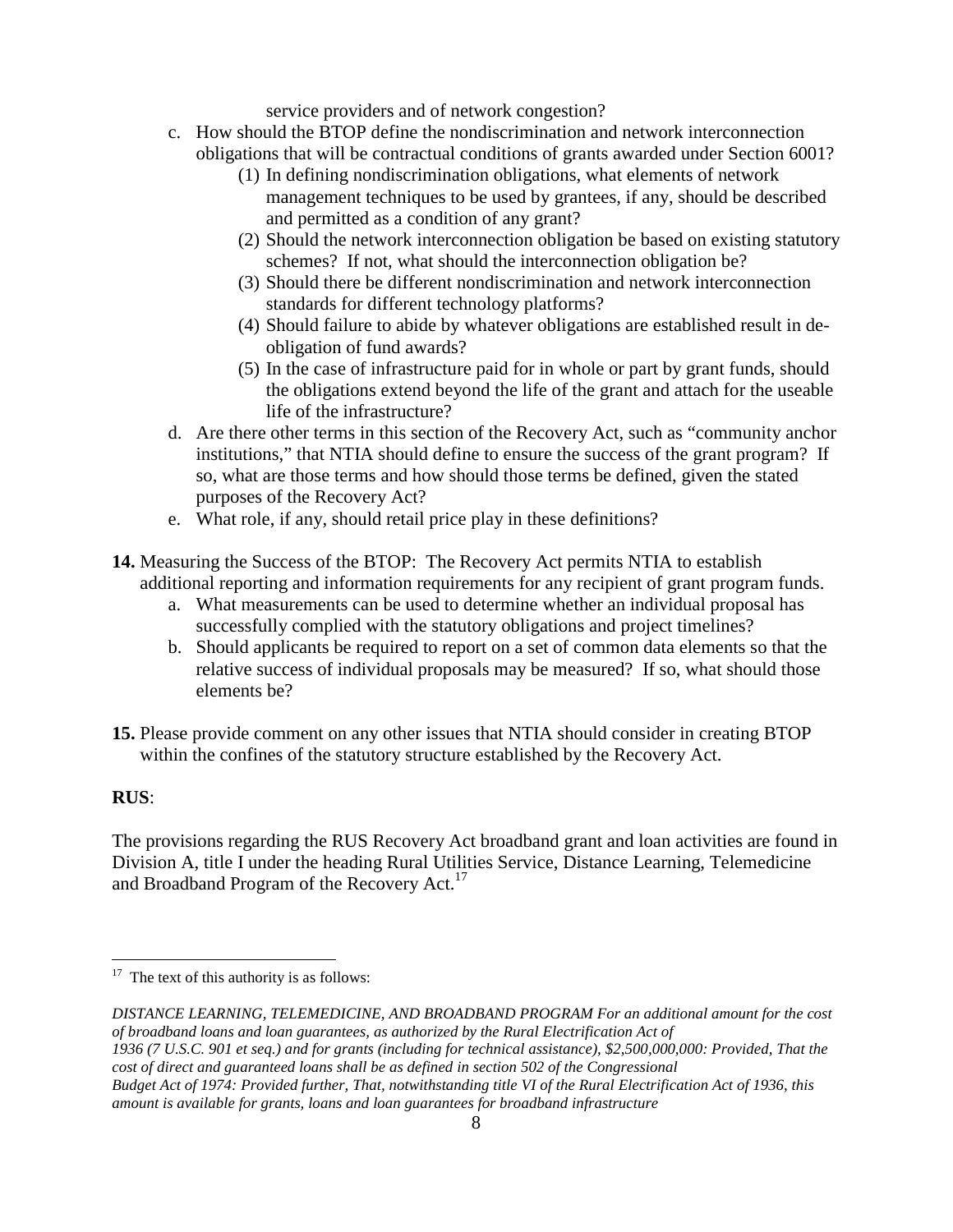1. What are the most effective ways RUS could offer broadband funds to ensure that rural residents that lack access to broadband will receive it?

For a number of years, RUS has struggled to find an effective way to use the Agency's current broadband loan program to provide broadband access to rural residents that lack such access. RUS believes that the authority to provide grants as well as loans will give it the tools necessary to achieve that goal. RUS is looking for suggestions as to the best ways to:

- a. bundle loan and grant funding options to ensure such access is provided in the projects funded under the Recovery Act to areas that could not traditionally afford the investment;
- b. promote leveraging of Recovery Act funding with private investment that ensures project viability and future sustainability; and
- c. ensure that Recovery Funding is targeted to unserved areas that stand to benefit the most from this funding opportunity.
- 2. In what ways can RUS and NTIA best align their Recovery Act broadband activities to make the most efficient and effective use of the Recovery Act broadband funds?

In the Recovery Act, Congress provided funding and authorities to both RUS and the NTIA to expand the development of broadband throughout the country. Taking into account the authorities and limitations provided in the Recovery Act, RUS is looking for suggestions as to how both agencies can conduct their Recovery Act broadband activities so as to foster effective broadband development. For instance:

- a) RUS is charged with ensuring that 75 percent of the area is rural and without sufficient access needed for economic development. How should this definition be reconciled with the NTIA definitions of "unserved" and "underserved?"
- b) How should the agencies structure their eligibility requirements and other programmatic elements to ensure that applicants that desire to seek funding from both

<u>.</u>

*in any area of the United States: Provided further, That at least 75 percent of the area to be served by a project receiving funds from such grants, loans or loan guarantees shall be in a rural area without sufficient access to high speed broadband service to facilitate rural economic development, as determined by the Secretary of Agriculture: Provided further, That priority for awarding such funds shall be given to project applications for broadband systems that will deliver end users a choice of more than one service provider: Provided further, That priority for awarding funds made available under this paragraph shall be given to projects that provide service to the highest proportion of rural residents that do not have access to broadband service: Provided further, That priority shall be given for project applications from borrowers or former borrowers under title II of the Rural Electrification Act of 1936 and for project applications that include such borrowers or former borrowers: Provided further, That priority for awarding such funds shall be given to project applications that demonstrate that, if the application is approved, all project elements will be fully funded: Provided further, That priority for awarding such funds shall be given to project applications for activities that can be completed if the requested funds are provided: Provided further, That priority for awarding such funds shall be given to activities that can commence promptly following approval: Provided further, That no area of a project funded with amounts made available under this paragraph may receive funding to provide broadband service under the Broadband Technology Opportunities Program: Provided further, That the Secretary shall submit a report on planned spending and actual obligations describing the use of these funds not later than 90 days after the date of enactment of this Act, and quarterly thereafter until all funds are obligated, to the Committees on Appropriations of the House of Representatives and the Senate.*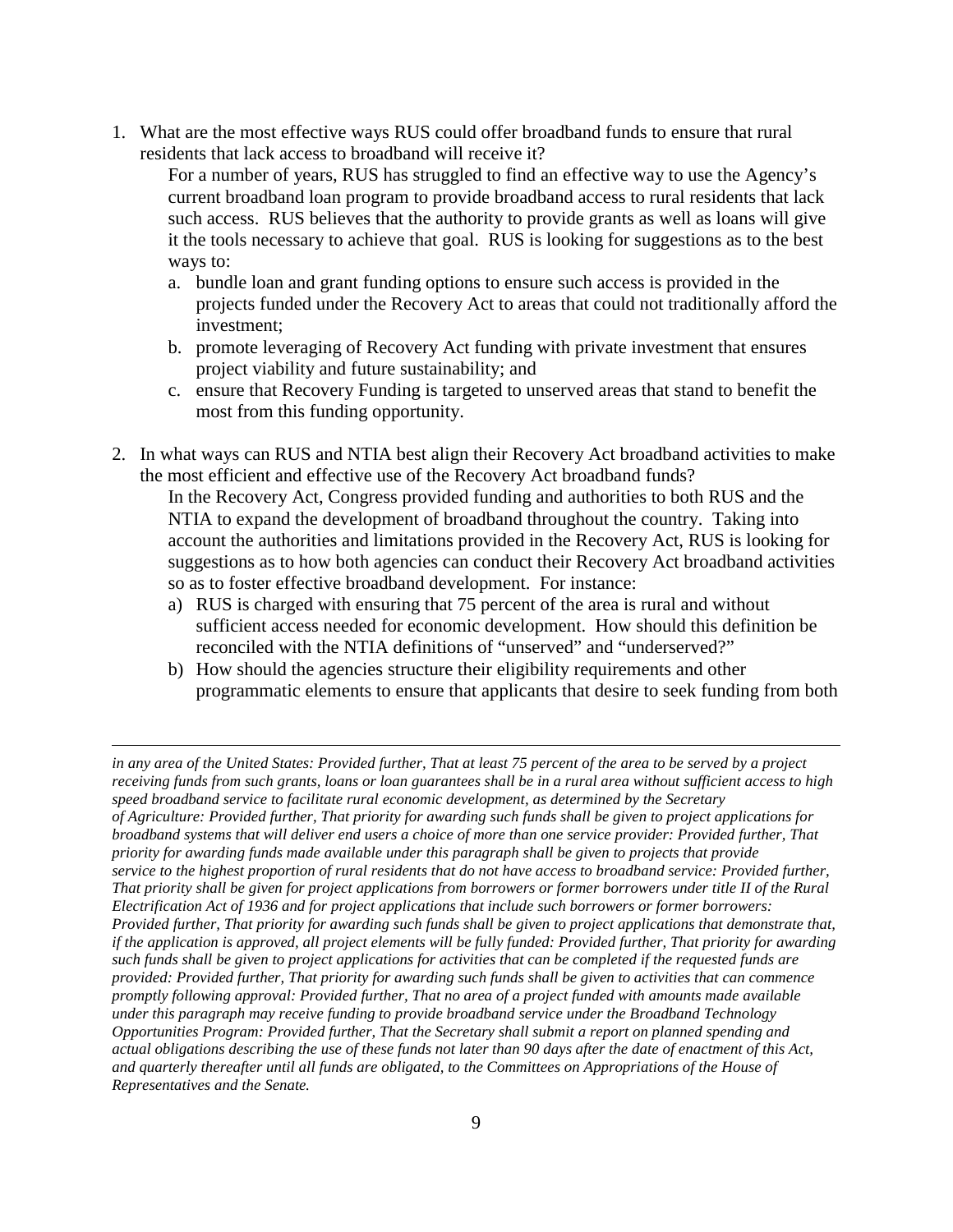agencies (i) do not receive duplicate resources and (ii) are not hampered in their ability to apply for funds from both agencies?

3. How should RUS evaluate whether a particular level of broadband access and service is needed to facilitate economic development?

Seventy-five percent of an area to be funded under the Recovery Act must be in an area that USDA determines lacks sufficient "high speed broadband service to facilitate rural economic development." RUS is seeking suggestions as to the factors it should use to make such determinations.

- a) How should RUS define "rural economic development?" What factors should be considered, in terms of job growth, sustainability, and other economic and socioeconomic benefits?
- b) What speeds are needed to facilitate "economic development?" What does "high speed broadband service" mean?
- c) What factors should be considered, when creating economic development incentives, in constructing facilities in areas outside the seventy-five percent area that is rural (i.e., within an area that is less than 25 percent rural)?
- 4. In further evaluating projects, RUS must consider the priorities listed below. What value should be assigned to those factors in selecting applications? What additional priorities should be considered by RUS?

Priorities have been assigned to projects that will: 1) give end-users a choice of internet service providers, 2) serve the highest proportion of rural residents that lack access to broadband service, 3) be projects of current and former RUS borrowers, and 4) be fully funded and ready to start once they receive funding under the Recovery Act.

5. What benchmarks should RUS use to determine the success of its Recovery Act broadband activities?

The Recovery Act gives RUS new tools to expand the availability of broadband in rural America. RUS is seeking suggestions regarding how it can measure the effectiveness of its funding programs under the Recovery Act. Factors to consider include, but are not limited to:

- a. Businesses and residences with "first-time" access
- b. Critical facilities provided new and/or improved service:
	- i. Educational institutions
	- ii. Healthcare Providers
	- iii. Public service/safety
- c. Businesses created or saved
- d. Job retention and/or creation
- e. Decline in unemployment rates
- f. State, local, community support

**Status:** Interested parties are invited to attend the public meetings and to submit written comments. Written comments that exceed five pages should include a one-page executive summary. Submissions containing ten (10) or more pages of text must include a table of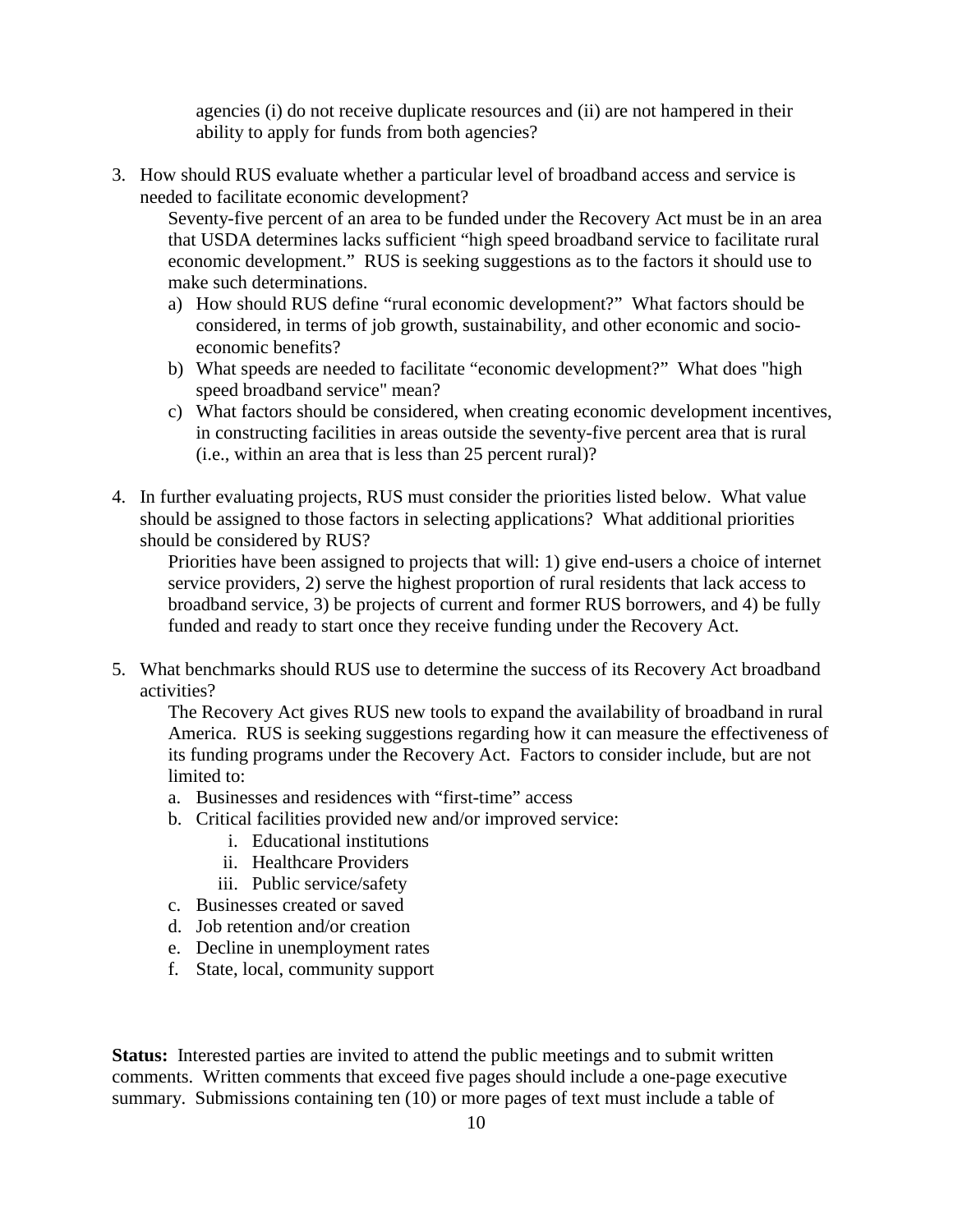contents and an executive summary. NTIA will coordinate the reception of written comments for both RUS and NTIA programs. Interested parties are permitted to file comments electronically via email to BTOP@ntia.doc.gov Parties are strongly encouraged to make electronic submissions of documents containing ten (10) or more pages. Comments provided via email may be submitted in one or more of the formats specified below. Comments may be filed with NTIA through [insert 30 days after publication in the *Federal Register*].

Paper comments should be sent to: Broadband Technology Opportunities Program, U.S. Department of Commerce, Room 4812, 1401 Constitution Avenue, N.W., Washington, DC 20230. Please note that all material sent via the U. S. Postal Service (including "Overnight" or "Express Mail") is subject to delivery delays of up to two weeks due to mail security procedures. All written comments received will be posted on the NTIA website at www.ntia.doc.gov/broadbandgrants.

Paper submissions should also include a CD or DVD in HTML, ASCII, Word or WordPerfect format (please specify version). CDs or DVDs should be labeled with the name and organizational affiliation of the filer, and the name of the word processing program used to create the document.

Because of space limitation, attendance at the meeting will be determined on a first-come, firstserved basis. The meeting will be physically accessible to people with disabilities. Individuals requiring special services, such as sign language interpretation or other ancillary aids, are asked to indicate this to Barbara Brown, bbrown@ntia.doc.gov at least two (2) days prior to the meeting. Members of the public will have an opportunity to provide comment at the meetings, time permitting.

Dated: Monday, March 09, 2009

\_\_\_\_\_\_\_\_\_\_\_\_\_\_\_\_\_\_\_\_\_\_\_\_\_\_\_\_\_

\_\_\_\_\_\_\_\_\_\_\_\_\_\_\_\_\_\_\_\_\_\_\_\_\_\_\_\_

Bernadette McGuire-Rivera Associate Administrator Office of Telecommunications and Information Applications

David P. Grahn Associate General Counsel Rural Development

 $\langle$ FRDOC> [FR Doc. E9–5411 Filed 3–9–09; 4:15 pm] <BILCOD>BILLING CODE 3510&ndash;60&ndash;P